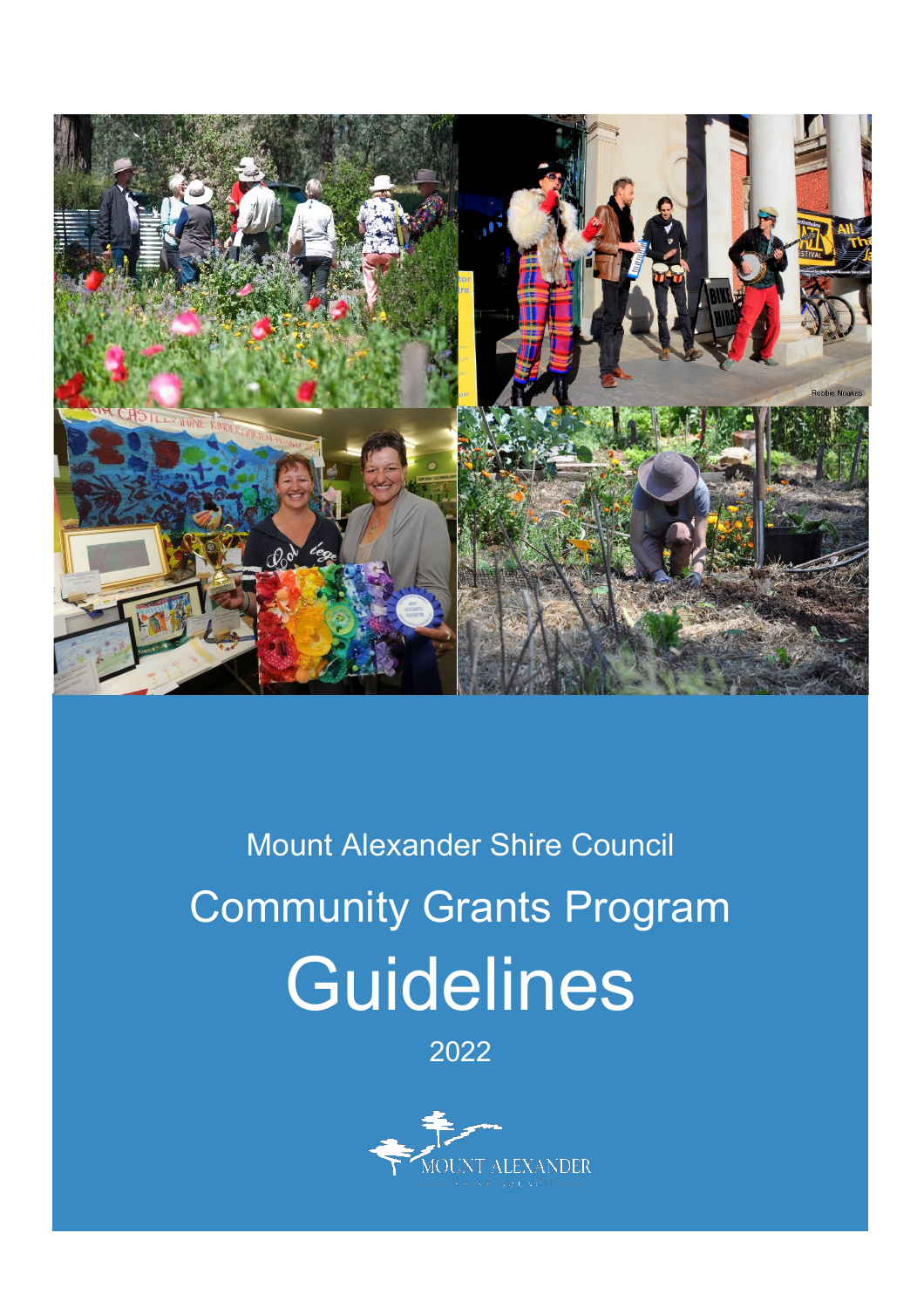# **Our Community Grants program**

# **Program Objective:**

Mount Alexander Shire Council allocates funds each year to support **new and innovative** community projects that align with the pillars and strategic objectives in the Council Plan 2021-2025.

Two funding rounds of \$50,000 are open each year (January and July).

All applications must be for projects that are:

- based in Mount Alexander Shire and
- benefit the Mount Alexander Shire community.

# **Our pillars and strategic objectives:**

| <b>Our pillars</b>                                                  |                                                                                       |                                                                                        |  |
|---------------------------------------------------------------------|---------------------------------------------------------------------------------------|----------------------------------------------------------------------------------------|--|
| A healthy, connected and inclusive<br>community                     | An environment for people and<br>nature                                               | A resilient and growing local<br>economy                                               |  |
| <b>Our objectives</b>                                               |                                                                                       |                                                                                        |  |
| Services in our community are accessible<br>and coordinated         | We are working locally to address<br>the climate emergency                            | Our local economy is diverse<br>and resilient                                          |  |
| Our community is inclusive and connected                            | We are maintaining, improving and<br>celebrating our places and spaces                | We are supporting continuous<br>learning and personal growth                           |  |
| Our community feels safe, regardless of<br>identity or circumstance | Our community is growing in<br>harmony with nature                                    | We are helping businesses<br>make their work simpler and<br>more sustainable           |  |
| Our community is physically and mentally<br>healthy                 | We are focused on the housing<br>affordability challenge in our<br>community          | We are attracting and building<br>investment in our cultural and<br>creative community |  |
|                                                                     | We are facilitating managed<br>growth of our towns while<br>protecting natural assets |                                                                                        |  |

# **Our funding streams:**

#### **Small grants**

- Up to \$3,000 available per application.
- Applicants must be a not-for-profit, incorporated association, registered charity or have an auspice.
- Application process: Online application including budget.
- Reporting requirements: Completion report with a summary of the benefits and challenges of the project and photo evidence of the project and/or media.

**To find out more information about our program or to discuss your project idea contact the Community Partnerships team:**

- **5471 1700**
- **grants@mountalexander.vic.gov.au.**

# **Partnership grants**

- Up to \$10,000 available per application.
- Funding for projects of up to three years in length involving a minimum of three partners.
- Applicants and all partners must be a not-for-profit, incorporated association or a registered charity. Auspice arrangements are not applicable.
- Application process: Online application including an itemised budget, project plan and evidence of partnership.
- Reporting requirements: Completion report with a summary of the benefits and challenges of the project, a financial statement of income and expenditure, and photo evidence of the project and/or media links.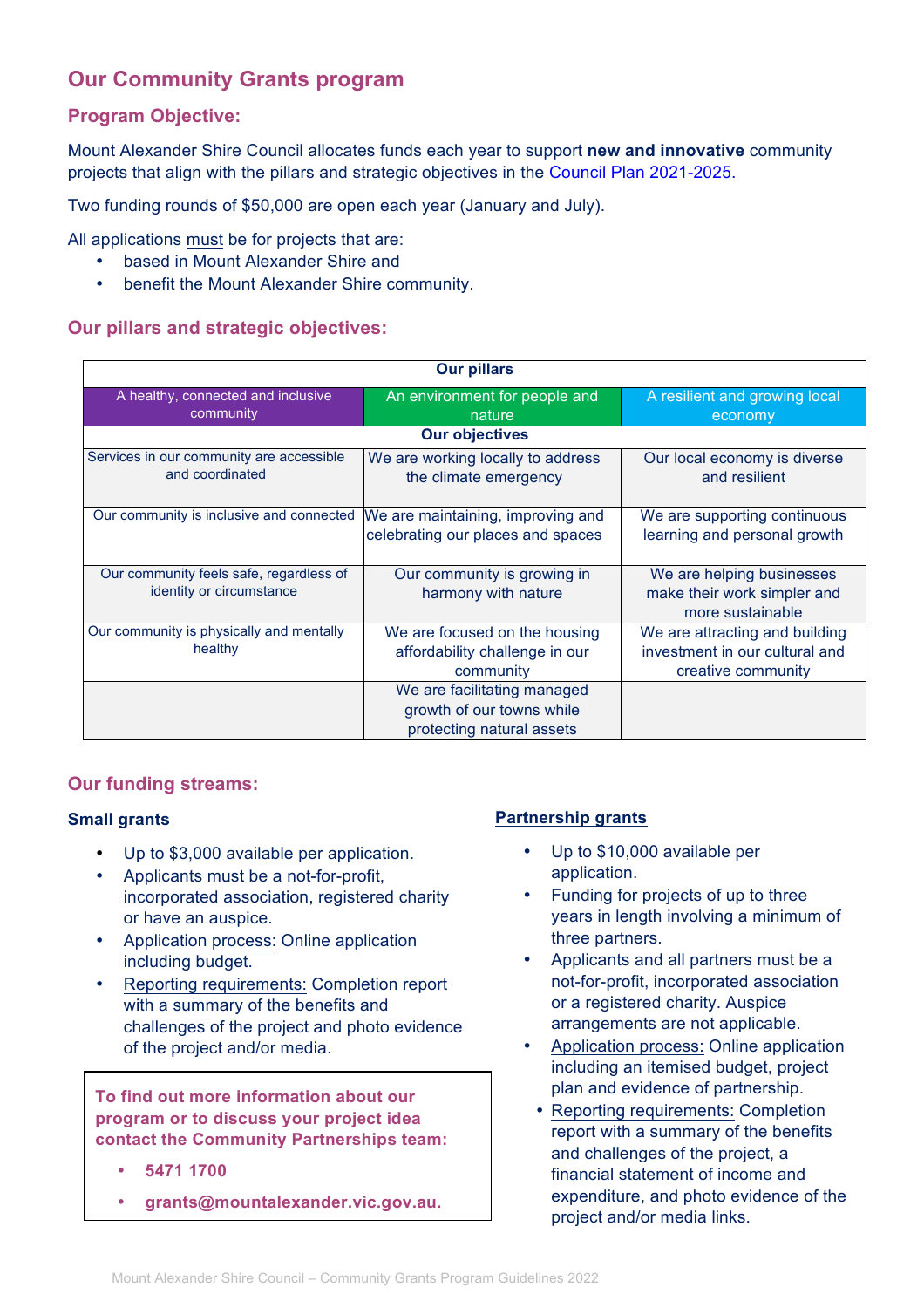- $\triangleright$  Applicants are encouraged to read our Council Plan 2021-2025 and other relevant strategies and plans available on our website prior to applying.
- Ø Projects that reflect Council's Climate Change Declaration, the Victorian Gender Equality Act 2020, or the impacts of COVID-19 are encouraged.
- Ø Projects that address **climate change, gender equity and social inclusion** will be highly valued.

| <b>Round 1</b>          | <b>Round 2</b>         |                                                                                                                                                                                                   |
|-------------------------|------------------------|---------------------------------------------------------------------------------------------------------------------------------------------------------------------------------------------------|
| 24 January              | 18 July                | <b>Community Grants Program OPENS</b>                                                                                                                                                             |
| 14 February (at 4:00pm) | 8 August (at 4:00pm)   | Community Grants Program CLOSES. Late or<br>incomplete applications will not be considered.                                                                                                       |
| February                | August                 | Applications assessed.                                                                                                                                                                            |
| March                   | <b>Early September</b> | Councillors briefed on funding recommendations.<br>Applicants notified of the outcome of their application.<br>Successful applicants are provided with a funding<br>agreement to sign and return. |
| April                   | Late September         | Outcome of funding round presented at Council Meeting<br>A list of successful applications will be published on<br>Council's website.                                                             |
| April/May               | October                | Signed funding agreements & invoices due.<br>Funds paid to successful applicants                                                                                                                  |

#### **Key dates and timelines for 2022**

#### **How to apply:**

- You are required to discuss your project idea with a member of the Community Partnerships Team on 5471 1700 or email grants@mountalexander.vic.gov.au before starting your online application, to ensure your project adheres to these guidelines.
- **Apply online** via https://mountalexander.smartygrants.com.au/
- Eligible applicants may only receive **ONE** grant, per funding stream, per 12 months.

For example; If you were successful in the previous round for a Small Grant you are not eligible this round to apply for another Small Grant.

• **Late** or **incomplete applications** will **NOT** be considered.

#### **Who can apply?**

To be eligible to apply for a community grant you must be:

- A not-for-profit organisation, incorporated association, registered charity or have an auspice arrangement.
- Have an Australian Business Number (ABN) or provide a Statement by a Supplier form from the Australian Taxation Office
- Auspiced applications must have a signed auspice agreement. An auspice agreement template is available on Council's website (for Small grants only).
- Partnership Grant applications must be submitted by a lead organisation and involve a minimum of three partners. All partners must be a not-for-profit, incorporated association or a registered charity. Auspice arrangements will not be considered for partnership grants.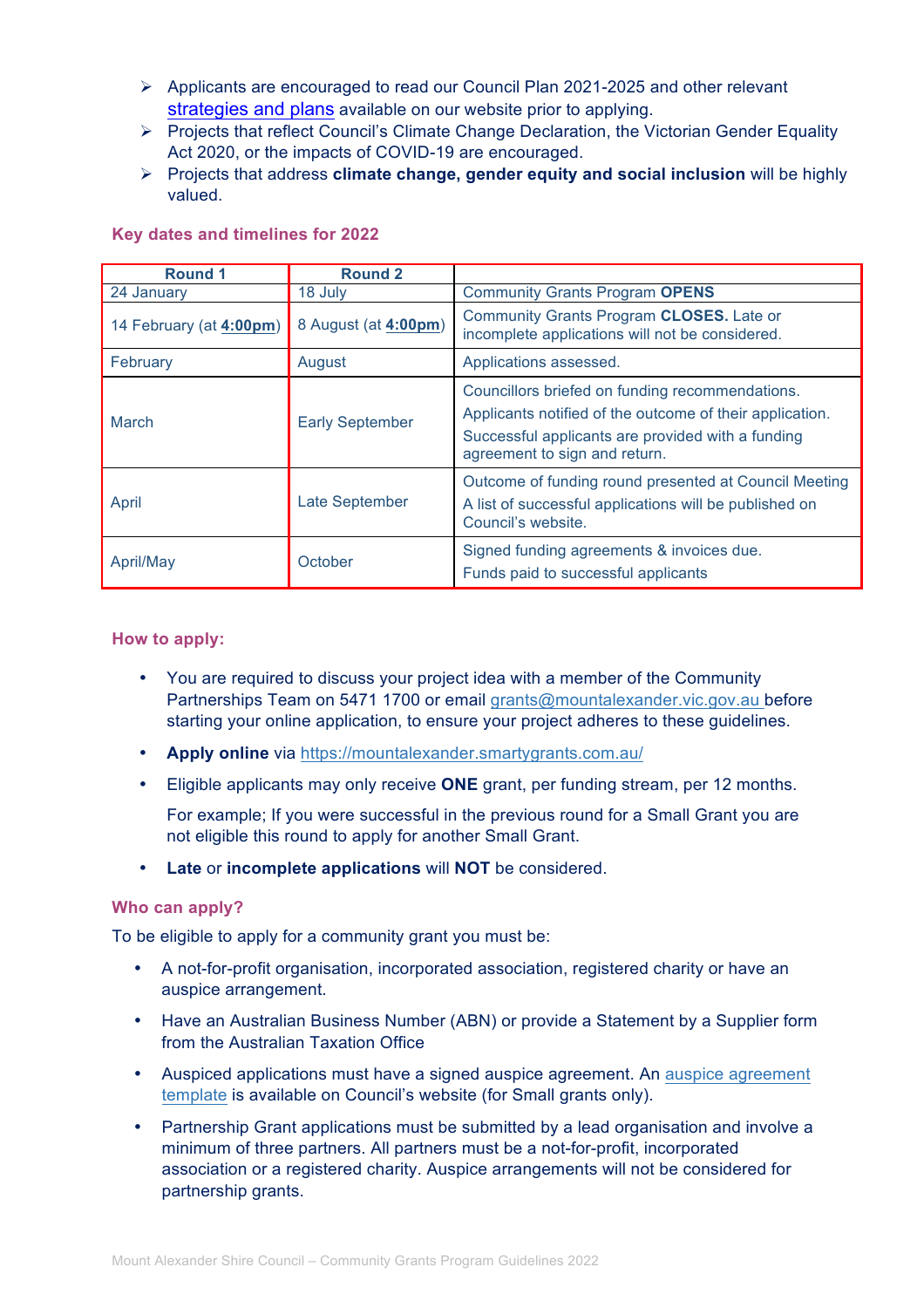#### **Who can't apply?**

- An unincorporated association, unregistered charity or an individual/group without an auspice.
- Private, profit making organisations or businesses.
- Applicants with an outstanding acquittal for a Mount Alexander Shire Council Community Grant.
- Applicants already receiving funding from Mount Alexander Shire Council for the same project or where an existing agreement precludes receipt of additional Council funding.
- Community Asset Committees (previously Section 86 committees).

Please Note: Eligible applicants may only receive **ONE** grant, per funding stream, per 12 months.

#### **What will not be funded?**

- Applications seeking funding to cover recurring projects or activities, ongoing operational costs (e.g. insurance, utilities, rent, salaries).
- The costs associated with establishing and running events held in Mount Alexander Shire. These may be applied for via Events Grants.
- Project or activities that are:
	- religious or political in nature or support a religious or political cause;
	- of a discriminatory nature in terms of race, disability, age, sex or gender;
	- requesting donations or fundraising on behalf of a third party;
	- the responsibility of the State or Federal Government, excluding CFA brigades and SES units;
	- already commenced, recurrent or have been completed.
- Maintenance or capital works to buildings. **Capital works** is defined as *'building and engineering works that create an asset as well as constructing or installing facilities & fixtures associated with and forming an integral part'.*
- Projects that have the purpose of improving Council owned land or buildings.
- On the ground environmental works.
- Partnership grant applications for equipment only.

**How will my application be assessed?**

Eligible applications are assessed by a cross-organisational panel against the following weighting and criteria listed below.

Applications will be ranked from highest to lowest score and those with the highest scores will be awarded funds until the total pool is exhausted.

- 25% how well the project aligns with the strategic objectives of the Council Plan
- 50% how the project benefits and/or meets a need in the Mount Alexander Shire community
- 25% demonstrated ability to plan and deliver the project